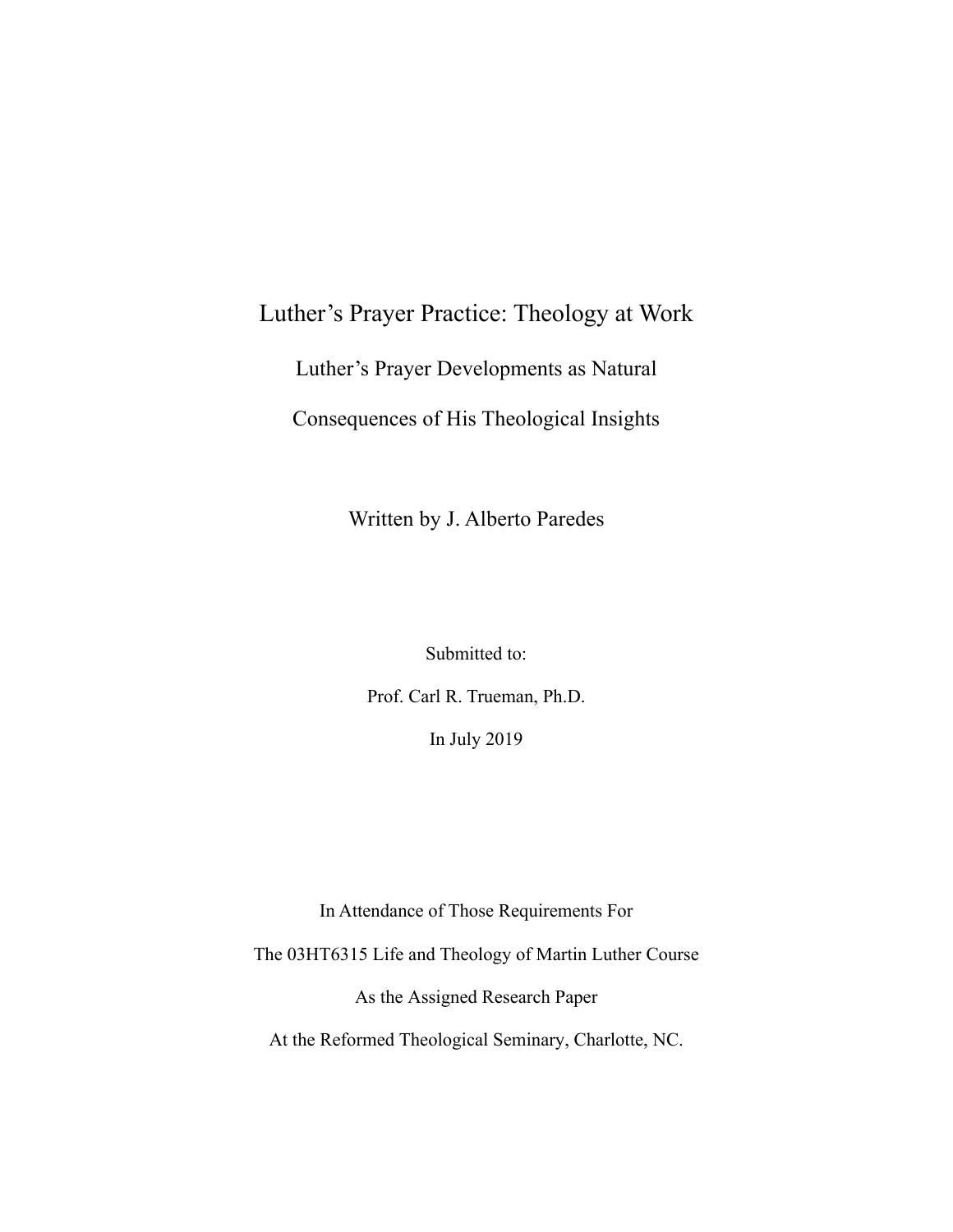### Luther's Prayer Practice: Theology at Work

Prayer has always been central in the life of the Christian throughout the centuries. And this was true also for the life of Dr. Martin Luther. *Oratio* (prayer) was of such significance for him, that it has been regarded as the starting point of theological reflection, $\frac{1}{1}$  or even as the beginning of the making of a theologian.<sup>2</sup> Out of the three rules<sup>3</sup> of the Way of David to which he gives account on his Preface to the Wittenberg Edition of Luther's Theological Writings, he turns to prayer as a necessary condition even before studying Scripture, and gives his rationale:

*First, you should know that the Holy Scripture constitute a book which turns the wisdom of all other books to foolishness… Therefore you should straightway despair of your reason and understanding. […] But kneel down in your little room and pray to God with real humility and earnestness, that he through his dear Son may give you his Holy Spirit, who will enlighten you, lead you, and give you understanding.4*

However, a question may arise: How did Luther go from obligatory cold mechanical phrase repetitions in an Augustinian monastery to a view of prayer which embraced notions such as dependence, despair, humility, freedom and passion? That is precisely the question that we seek to answer in this work. My suggestion is that by understanding Luther's theological breakthroughs we may find an explanation to some of the major changes that he introduced in prayer practice.

In addition to the fact that prayer is important for every Christian in History, and that Luther held a high view of it, answering this question will help us understand as well why some of the major Luther Scholars have made the claim that "For Martin Luther, the Reformation was about how the church prays". 5

In order to be aware of the significant changes Luther brought into prayer practice, we first need to consider two things: 1. How did prayer looked like in medieval monasticism? And, 2. Why is it that prayer was practiced in this way?

<sup>&</sup>lt;sup>1</sup> Martin Luther, *Martin Luther's Basic Theological Writings*, ed. Timothy F. Lull and William R. Russell, 3rd Ed. (Minneapolis, Minn: Fortress Press, 2012), 39.

<sup>&</sup>lt;sup>2</sup> Gordon L. Isaac, *Prayer, Meditation, & Spiritual Trial: Luther's Account of Life in the Spirit* (Peabody, Mass: Hendrickson Publishers, 2017), 29.

<sup>3</sup> *Oratio, meditation,* and *tentatio;* these are, prayer, meditation, and what Luther called in German, *Anfechtungen,* which some authors have translated as Spiritual Trials or temptations.

<sup>4</sup> Luther, *Martin Luther's Basic Theological Writings*, 41.

<sup>5</sup> William R Russell, "Luther, Prayer, and the Reformation," *Word & World* 22, no. 1 (2002): 54.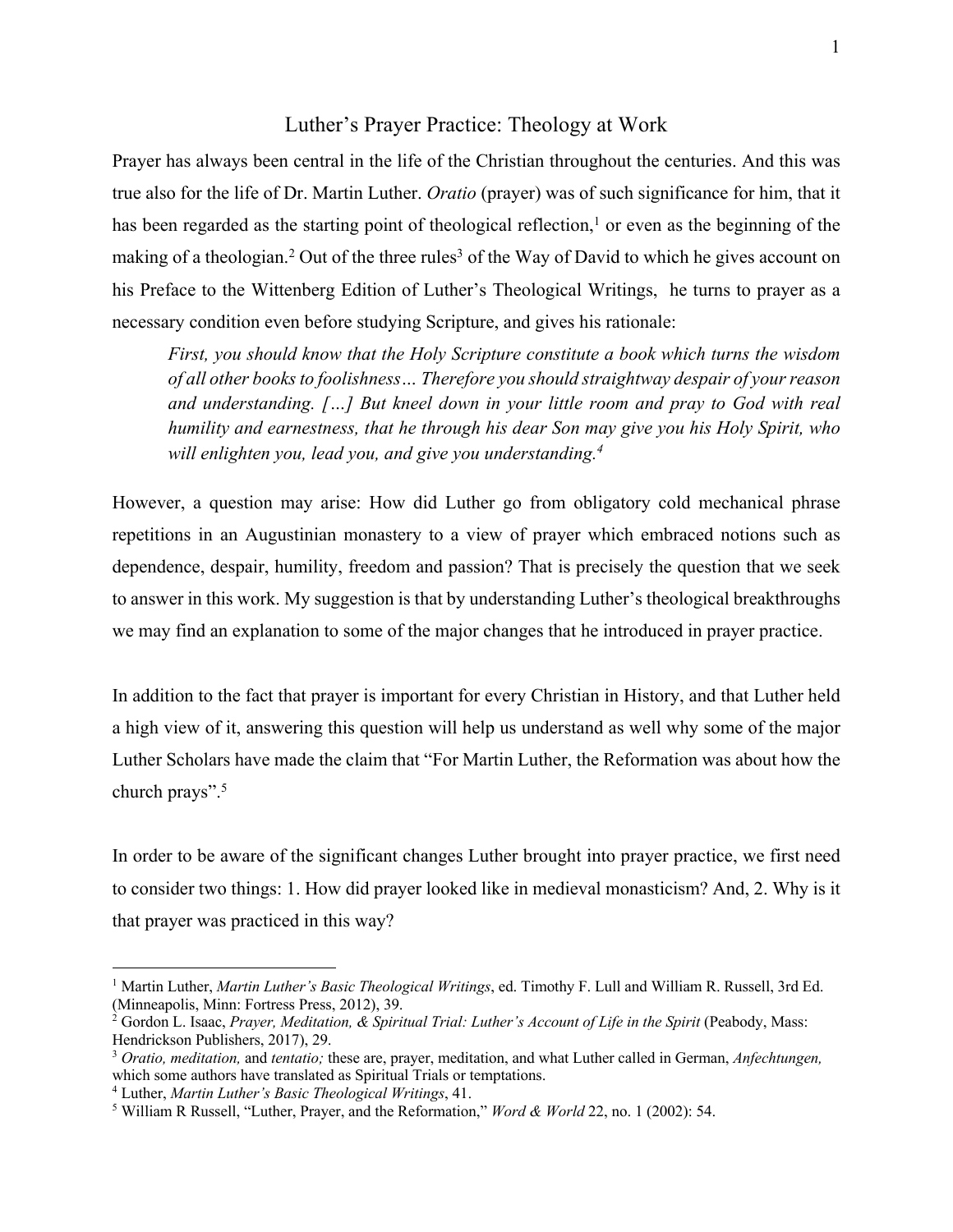### Prayer Practice in Medieval Monasticism

From the Early Middle Ages, we find evidence that prayer started to be associated with discipline, monks, and works of perfection. At the beginning, only three specific hours for prayers are mentioned, this are: the *Matin* (00:00), *Terce* (09:00) and *Sext* (12:00). And only the *sacerdotes et perfectiores6* attended to this systematic prayer meetings which consisted mostly in the recitation of Psalms and the Lord's Prayer. <sup>7</sup> Later on, in the Carolingian Period (780-900 a.D), some writings that link monastic prayer with catechetical purposes began to appear in what we know today as Germany. These writings relate the practices of prayer to a previous confession of the common faith, thus establishing a didactical dimension of prayer practice.<sup>8</sup> By the time of the High Middle Ages, the prayer hours went from three to a total of eight through a normal day, adding to the previously mentioned the *Lauds* (at sunrise), *Prime* (06:00), *None* (15:00), *Vespers* (at sunset), and *Compline* (at bedtime). Different prayer books came to be known as *books of hours*, and new prayers were addressed not only to God but to the virgin Mary, her mother Anne, and many other saints as well.<sup>9</sup>

The development in monastic prayer was inevitably intertwined with some of the major changes that were taking place in Roman Catholic doctrine at the time. This is especially true in regards of the significance Roman Catholicism began to place in good works. In a historical survey of Monasticism, Greg Peters comments that, from the beginning, the motivation that gave birth to monasticism was not primarily a *response* to the work of God, but the idea of being able to *cooperate* with the work of God.<sup>10</sup> However, to be fair, we are to understand this statement only as monks' excessive prayers being counted for the lacking prayer of the rest of Christendom. This was yet far from the doctrine of the treasury of merits. So, how did they get there? We can answer with one word: Penance.

<sup>&</sup>lt;sup>6</sup> The priests and "more perfect souls".

<sup>7</sup> Josef A. Jungmann, *Christian Prayer Through the Centuries*, ed. Christopher Irvine, 2nd ED. (New York: Paulist Press, 2007), 23.

<sup>8</sup> An example of this is a Prayer Book called *Glaube und Beicht* (Faith and Confession). See, Ibid., 59–60.

<sup>9</sup> Karin Maag and John D. Witvliet, eds., *Worship in Medieval and Early Modern Europe: Change and Continuity in Religious Practice* (Notre Dame, Indiana: University of Notre Dame Press, 2004), 28–30.

<sup>10</sup> Greg Peters, *The Story of Monasticism: Retrieving an Ancient Tradition for Contemporary Spirituality* (Grand Rapids, Michigan: Baker Academic, 2015), 30.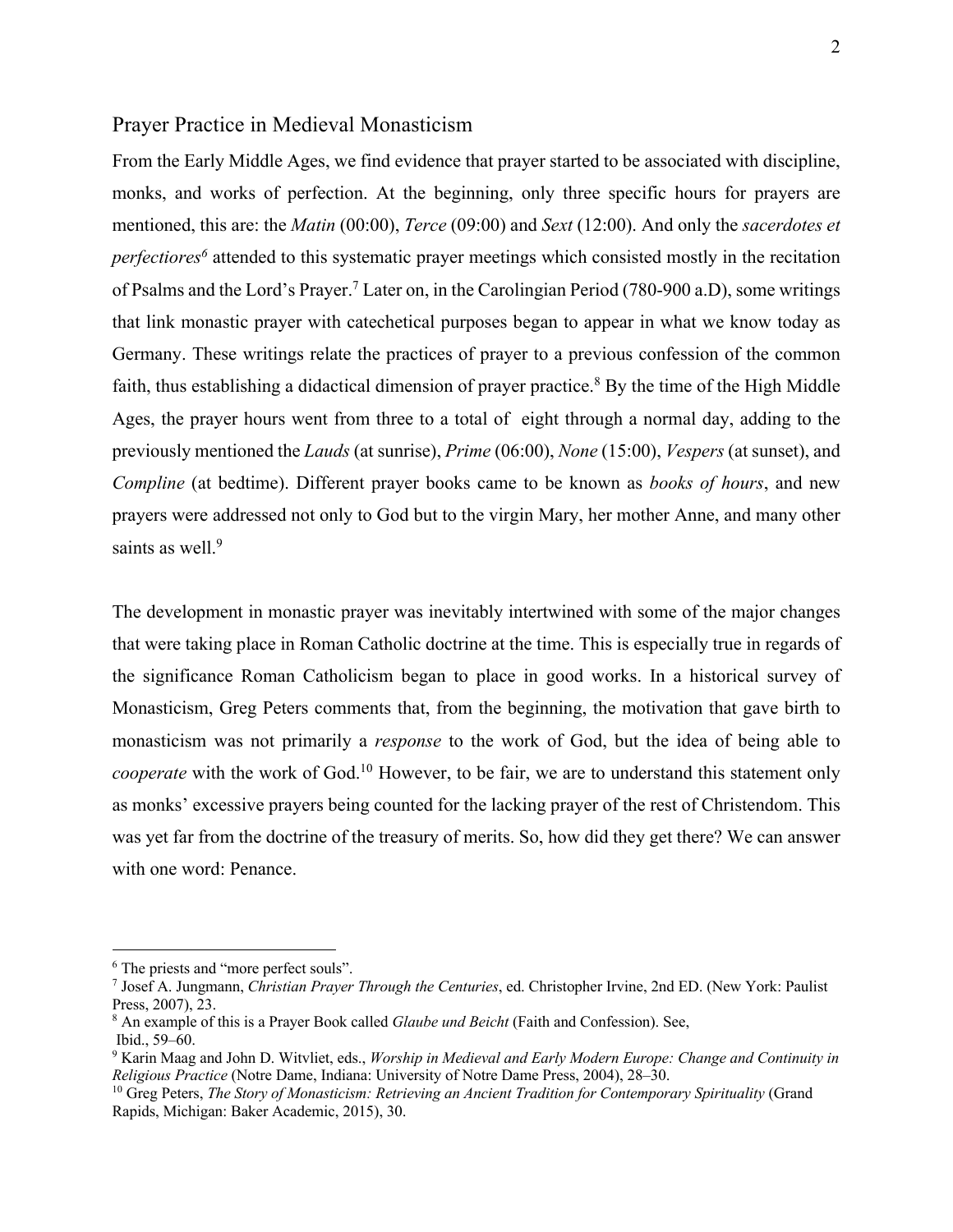The practice of penance has a long history in Roman Catholicism; but how the church is to understand penance has varied through ages. Even before the doctrine of justification by faith and works was officially established in Trent in  $1547<sup>11</sup>$  one thing was clear for the Medieval church: good works were needed for sins to be forgiven, and he who has not been forgiven cannot be perfect, and he who is not perfect cannot come closer to God, which was the whole point of monasticism. Thus, monks were actively practicing good works to come closer to God, and prayer was a mean towards that end. This was reaffirmed when penance was regarded as a sacrament by Peter Lombard in the  $12<sup>th</sup>$  century and described as being conformed by three components: compunction, confession, and satisfaction. This last part, *satisfactio,* was referenced as the meritorious works one needed to perform to acquire forgiveness. One of this works was prayer.<sup>12</sup> The sacrament of penance took such relevance so quickly, that it was soon regarded as the most significant after baptism and the "bread".<sup>13</sup> The Fourth Lateran Council made this view of penance and its relation to prayer official in 1215. <sup>14</sup> Soon after, in 1343, Pope Clement VI proclaimed the doctrine that the church was in possession of what he called *The Treasury of Merits,* and that it can give to one believer the excess merits of another (namely, the virgin Mary, and the Saints). Finally, Pope Sixtus IV proclaimed that these merits could be transferred to someone dead to shorten his time in purgatory. <sup>15</sup> Thus, monasticism practices of prayer as a meritorious life of continual satisfaction of penance aroused as a natural response to the theological developments of the Roman Catholic doctrine of penance.

The monastic prayer practices that Luther encountered in the Augustinian cloister in his pursuit of perfection consisted in recitations from the book of hours in seven out of the eight times stipulated

<sup>13</sup> After Baptism and the bread, penance was regarded as the most important sacrament of all. It was said that "without it...none of the other sacraments were of any use to sinners". See, Jaroslav Pelikan, *The Growth of Medieval Theology: 600 - 1300*, Nachdr., vol. 3, The Christian Tradition: A History of the Development of Doctrine (Chicago, Illinois: Univiversity of Chicago Press, 2004), 210.

<sup>11</sup> Norman P. Tanner, ed., *Decrees of the Ecumenical Councils. Volume Two: Trent to Vatican II*, vol. 2 (Washington, DC: Sheed & Ward ; Georgetown University Press, 1990), 671–676.

<sup>12</sup> Peter Lombard, *The Sentences*, trans. Giulio Silano, vol. 4, Mediaeval Sources in Translation 42–43, 45 (Toronto: Pontifical Institute of Mediaeval Studies, 2007), 88–93.

<sup>14</sup> Norman P. Tanner, ed., *Decrees of the Ecumenical Councils. Volume One: Nicea I to Lateran V*, vol. 1 (Washington, DC: Sheed & Ward ; Georgetown University Press, 1990), 231,245.

<sup>15</sup> Loraine Boettner, *Roman Catholicism* (Phillipsburg, New Jersey: Presbyterian and Reformed Publishing Company, 1962), 264–265.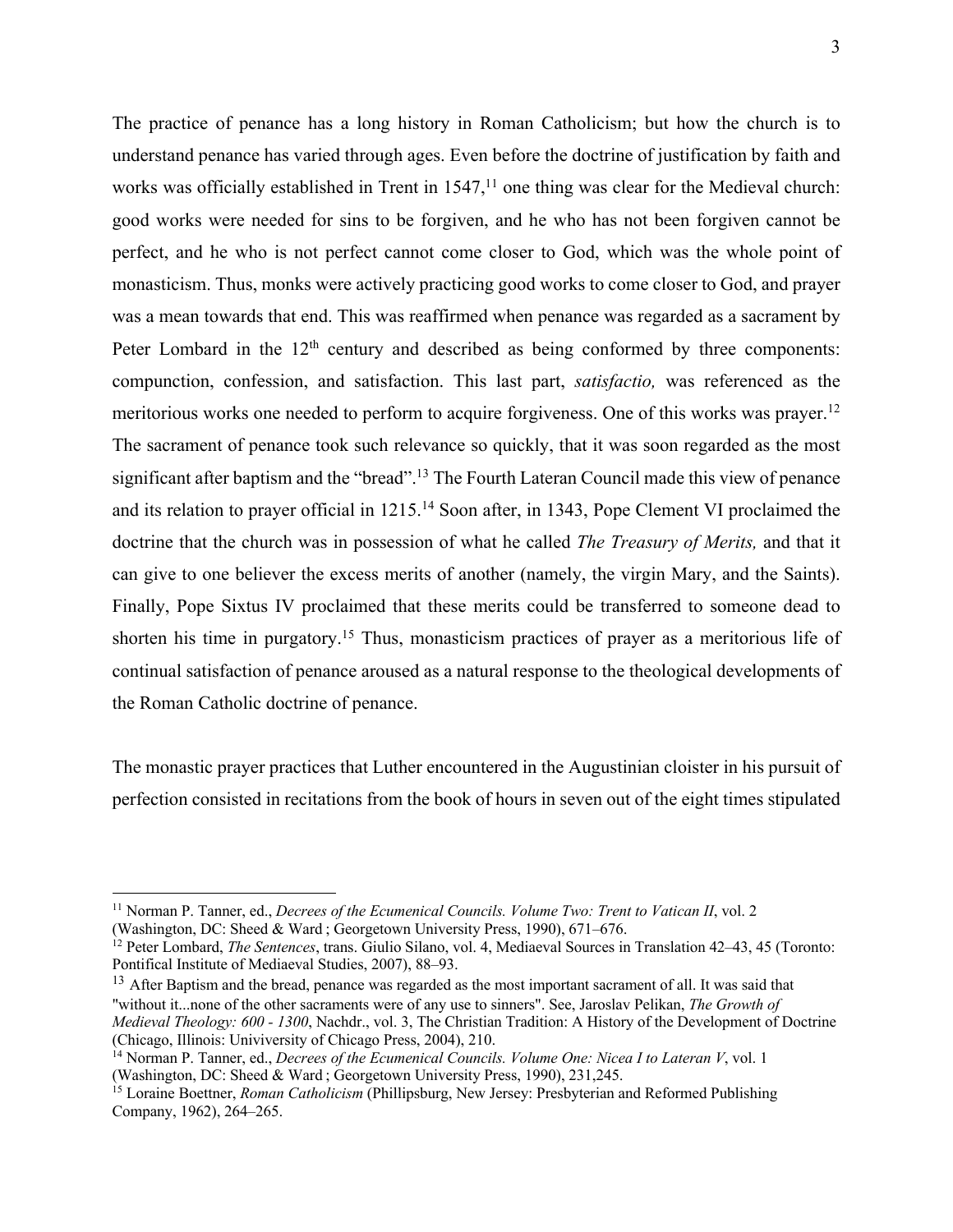for prayer. And, when he couldn't made some of those hours, he could always up on weekends sometimes praying for two or three days without ceasing, eating or sleeping.<sup>16</sup>

About this time in the monastery he wrote:

*I was a good monk…if ever a monk got to heaven by his monkery it was I. […] If I had kept on any longer, I should have killed myself with vigils, prayer, reading and other work.17*

But he was about to change that.

# Three Major Changes on Luther's Prayer Practice

Out of all the revolutions that can be pointed out from Luther's monastic prayer practices to what became his reformation on prayer, only three will be briefly discussed in this work: *The Shortening of Prayer Books*, *The Primacy of the Commandments,* and *The New Division of the Creed.* 

# *The Shortening of Prayer Books*

In the first place, one major change introduced by Luther was the shortening of the prayer books by removing every prayer directed to Mary or to the Saints. The only exception to this being the Hail Mary, which he explicitly denies being a real prayer, but commends it for meditation and as a template to remember God's work through Mary for the sake of human salvation in Christ.18 However, in his major works on prayer, he consistently focus in the Ten Commandments, The Creed, and the Lord's Prayer.

#### *The Primacy of the Commandments*

Secondly, Luther purposefully moves the place of the Ten Commandments to the beginning of almost every work on prayer. In the Middle Ages, the Creed was commonly placed before the Lord's Prayer and the Ten Commandments. <sup>19</sup> This major change also finds an exception in *A Simple Way to Pray 1535* where he starts with the Lord's Prayer to which the Ten Commandments and the Creed follows*.* However, this is not significant for four main reasons: first, it could easily

<sup>16</sup> Lyndal Roper, *Martin Luther: Renegade and Prophet*, First edition. (New York: Random House, 2016), 42.

<sup>17</sup> Roland H Bainton, *Here I Stand: A Life of Martin Luther* (Peabody, Mass: Hendrickson Publishers, 2016), 26.

<sup>18</sup> Martin Luther, "Personal Prayer Book 1522," in *Luther's Works. 43: Devotional Writings: 2*, ed. Helmut T. Lehmann, American ed., vol. 43 (Saint Louis, Mo.: Concordia Publ. House, 1968), 39–40.

<sup>19</sup> See notes 19-20 in, Martin Luther, *The Annotated Luther. Volume 4: Pastoral Writings*, ed. Mary Jane Haemig, vol. 4 (Minneapolis, Minn: Fortress Press, 2016), 167.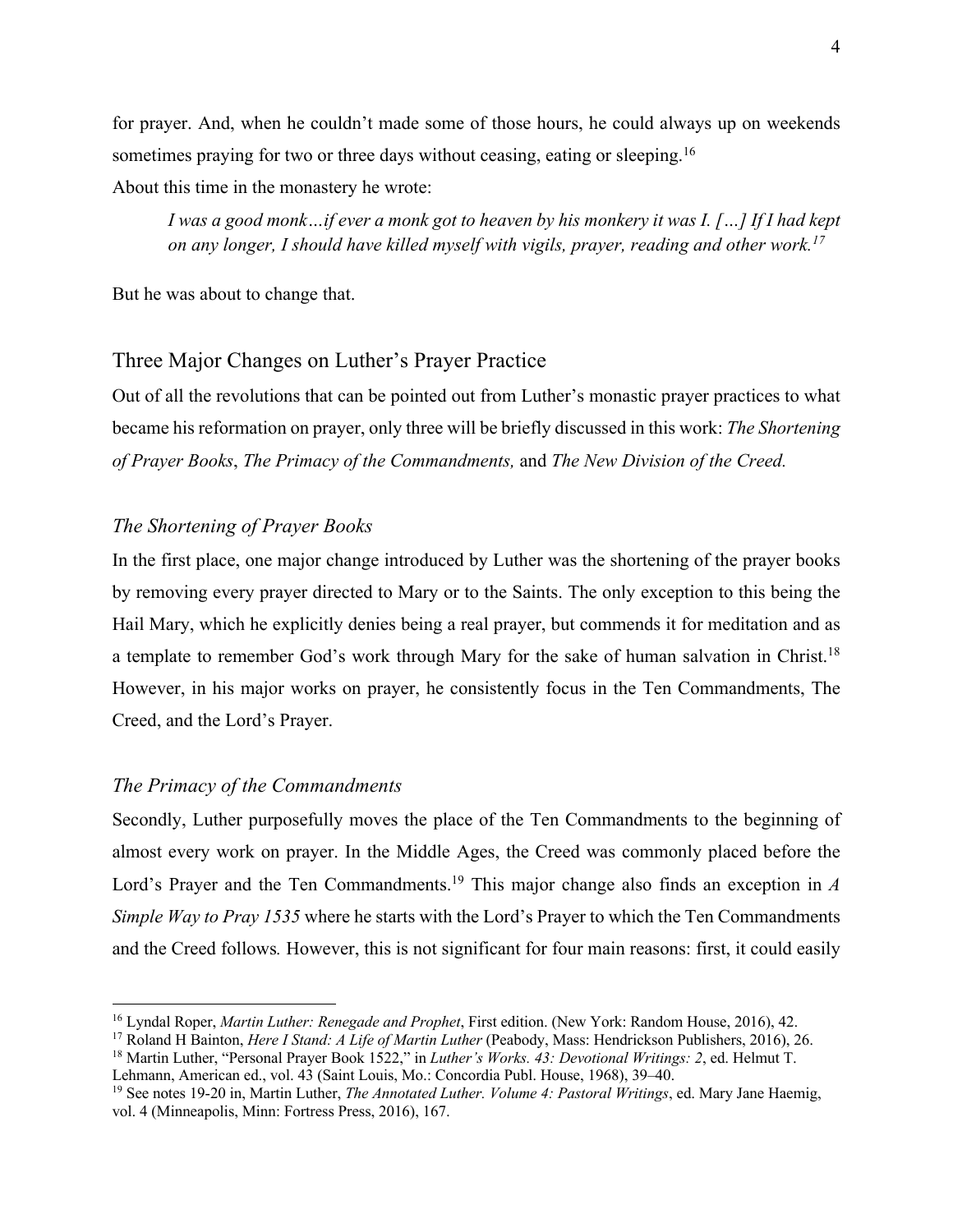be explained as a variant due to contextual circumstances.<sup>20</sup> The second reason is that, while this work is one of the major treatises on prayer along with the *Personal Book of Prayer 1522* and *The Catechism of 1529;* for this one which seems to be inconsistent in structure, there are at least two other that repeat the same formula.<sup>21</sup> The third reason is that even when indeed the order has changed, Luther has not returned to what was the main Middle-Age practice of beginning with the Creed. Finally, and as we will soon see, if it is true that the order of this prayers is inconsistent in this lone work, the theology behind why Luther decided to make such a change is consistent throughout the whole treatise, and even from the opening lines.

### *The New Division of the Creed*

Finally, the third major change imposed by Luther was the reduction to the divisions of the Creed from twelve to three. Before this, the common practice was to divide the Creed in twelve assertions, linking each part to a particular apostle.<sup>22</sup> This new threefold division feature is consistent throughout all his works on prayer.

We have seen the common practices of Monastic piety regarding prayer and how did they get there. We have also established three major changes which Luther brought to prayer practice. But those this changes really correspond to his theological developments?

# Luther's Theology in Relation to Changes on Prayer Practice

The principle of *Sola Scriptura* must be the starting point for the following considerations. If it is true that Luther did not held a radical view of the authority of Scripture over against the Pope and Councils at the very beginning of his days as a Scholar and Priest, it is also truth that while his theology matured, his view of Scripture as the only authority for the Christian and the Church grew

 $20$  When he was asked to provide a work on this topic by his barber, he returned to the topic of the Lord's Prayer from the pulpit. It is probable that he had preached an exposition on the Lord's Prayer shortly before writing this work, so the Lord's prayer was fresh in his mind. See, Erich Lund, "Introduction to A Simple Way to Pray 1535," in *The Annotated Luther. Volume 4: Pastoral Writings*, ed. Mary Jane Haemig, vol. 4 (Minneapolis, Minn: Fortress Press, 2016), 253.

<sup>21</sup> This formula, Commandments, Creed, Lord's Prayer, may be found also in: *A Short Form of the Ten Commandments, a Short Form of the Creed, a Short Form of the Lord's Prayer; Booklet for Laity and Children*. See, Russell, "Luther, Prayer, and the Reformation." 50

<sup>22</sup> See note 42 in, Luther, *The Annotated Luther. Volume 4*, 4:178.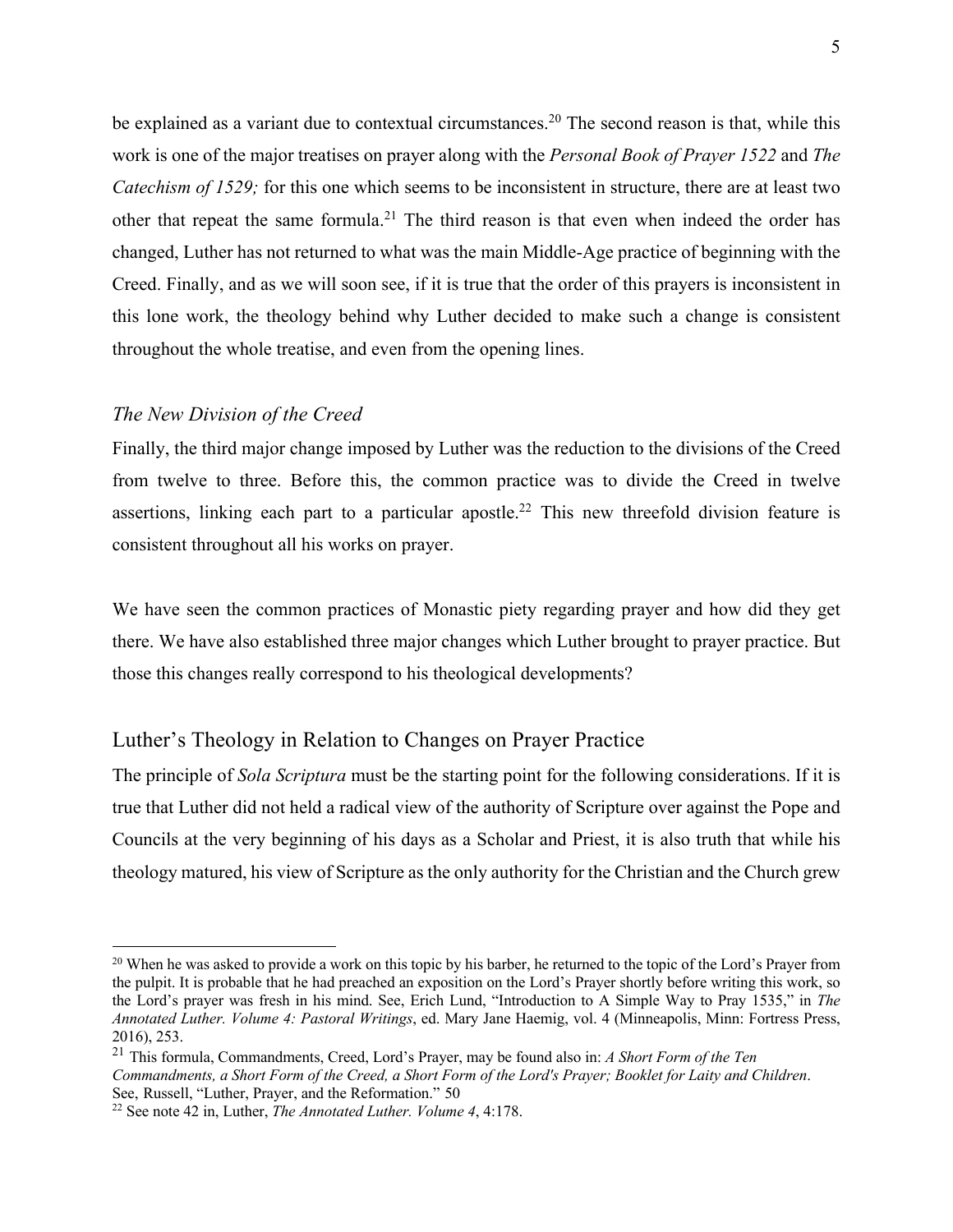stronger, $2<sup>3</sup>$  until it became a hallmark of his theology and of the Reformation. Connected to his high view of Scripture as authoritative, he developed in his response to Erasmus the doctrine of perspicuity, or clarity. This clarity stated that, in one way or another, whether through the preaching of the Word (external clarity) or through the enlighten of the Spirit (internal clarity) God plainly revealed his will to the people who came by faith to Scripture.<sup>24</sup> Thus, it is God himself, through his Word, and not the Church, council or popes, who is to determine what prayer is, and how shall it be done.

Therefore, to give an example, Luther writes in the Smacald Articles:

*The invocation of saints is also one of the abuses of the Antichrist [the Pope]… It is neither commanded nor recommended, has no precedent in Scripture…Although the angels in heaven pray for us, and in the same way also the saints on earth and perhaps in heaven pray for us, it does not follow from this that we ought to invoke angels and saints; pray to them; keep fasts and hold festivals for them…This is idolatry.<sup>25</sup>*

Luther states again his adversity to what prayer is in his introduction to his Personal Prayer Book:

*Among the many harmful books and doctrines which are misleading and deceiving Christians and give rise to countless false beliefs…They drub into the minds of simple people such a wretched counting up of sins and going to confession, such Un-Christian tomfoolery about prayer to God and his saints! 26*

Having thus the Scripture as unique authority and seeking to encourage simple direct prayer to God,<sup>27</sup> Luther may take out of prayer books all prayers to saints and Mary. Yet, he also needs to preserve the catechetical role of prayer in its practice. Population still was mostly illiterate and prayer repetition and meditation was a good tool to teach Scripture. Thus, having analyzed what is necessary for the Christian to know, Luther decides to keep the Commandments, the Creed, and the Lord's Prayer as foundational to every prayer work.<sup>28</sup>

<sup>&</sup>lt;sup>23</sup> Bernhard Lohse, *Martin Luther's Theology: It's Historical and Systematic Development*, Reprint. (Lanham: Fortress Press, 2011), 187–188.

<sup>24</sup> Martin Luther, *The Bondage of the Will*, trans. James I. Packer, 11. print. (Grand Rapids, Mich.: Baker Books, 1999), 73–74.

<sup>25</sup> Luther, *Martin Luther's Basic Theological Writings*, 347.

<sup>26</sup> Luther, "LW. 43: Personal Prayer Book 1522," 11.

<sup>27</sup> Mary Jane Haemig, "Introduction to A Little Prayer Book 1522," in *The Annotated Luther. Volume 4: Pastoral Writings*, vol. 4 (Minneapolis, Minn: Fortress Press, 2016), 163.

<sup>28</sup> Russell, "Luther, Prayer, and the Reformation," 50.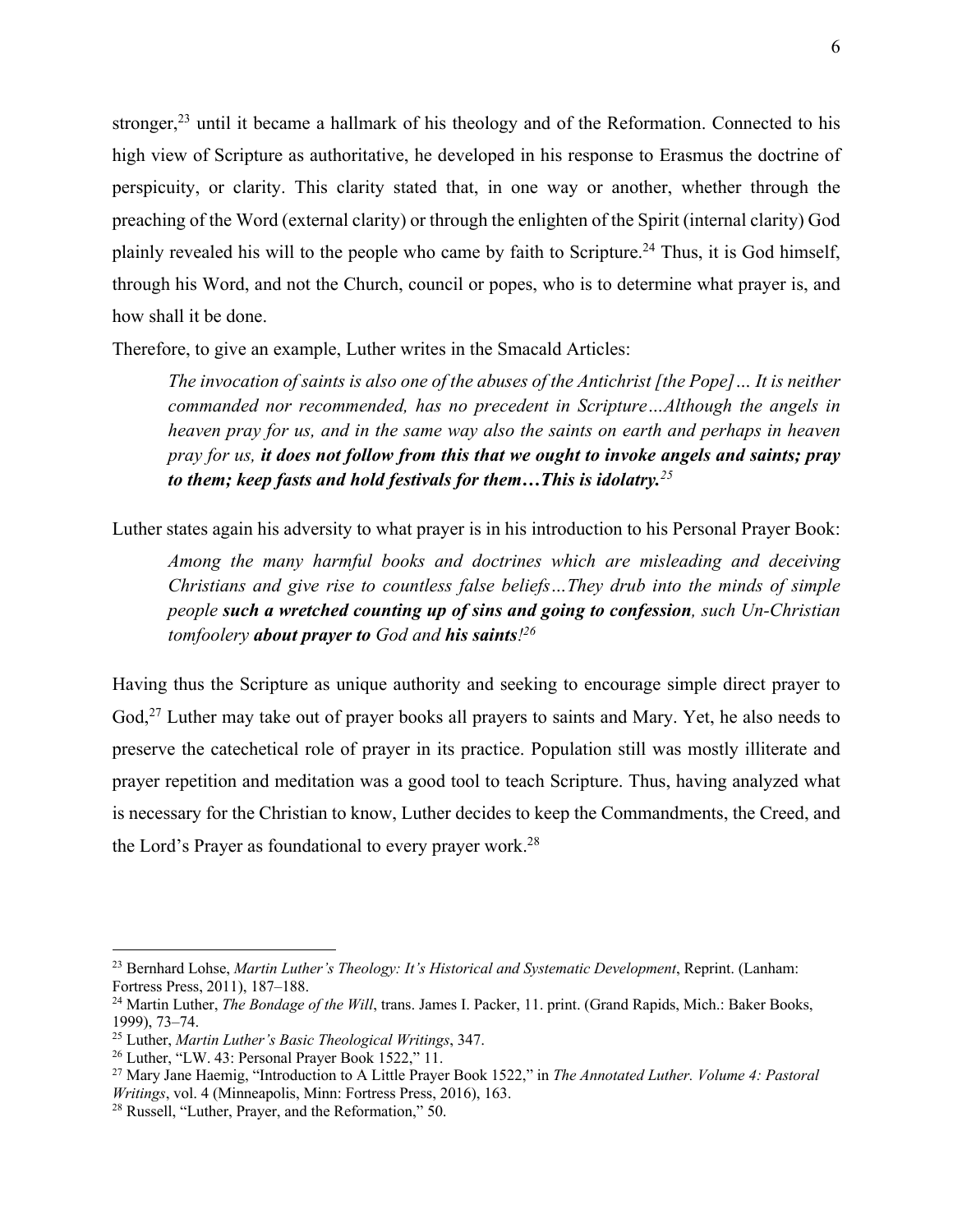Moving forward, many other of Luther's changes on his understanding of prayer and its practice need to be seen through the lenses of a complex system of theology that comprehends from the nature of sin, going through justification, and finally on how does the gospel is to be communicated to Christendom.

For instance, Luther understood sin not only as a simple *fomes,* but as corrupting the whole nature of the human being even from birth. Indeed, he grasp the idea that, without Christ, we are dead in our sins.29 This notion of sin has a consequence on the place of self-righteousness and good works:

*The whole purpose and intention of the apostle in this epistle [Romans] is to break down all righteousness and wisdom of our own… to blow (sins) up and magnify them, and thus to show that for breaking them down Christ and His righteousness is needed for us. 30*

Next to this, comes Luther's theology of justification. Since sin has radically corrupted the whole man, there is no way in which the sinner can be justified by his own good works. Even further, good works, so-called, are not possible without previous justification. This was all contrary to the Middle-Age understanding of justification through *pactum.* This *pactum* doctrine, outlined by Gabriel Biel, stated that God would not deny grace for those who were doing what was in them.31This view implied the human addition of good works as a necessary compliment to the grace of God for justification.<sup>32</sup> In the other hand, Luther's doctrine of justification stated that justification was God's declaration of righteousness upon any human being that has accepted by faith the good news of the Gospel of Christ. In the *Freedom of the Christian Man*, Luther states clearly that we are justified by faith alone and not by any works; that true obedience to God comes not by any accomplishment of good works, but by faith alone; and that works may only glorify God if faith is previously present, this is, if they come as a result of faith. Furthermore, for us to see our sinfulness, we first needed to look to the requirements of the Law. The law would show our utter inability of accomplishing justification by works; and, as a result, would prepare our hearts to receive the Gospel of Christ righteousness imputed to us by faith alone.<sup>33</sup>

<sup>29</sup> Carl R. Trueman, *Luther on the Christian Life: Cross and Freedom*, Theologians on the Christian life (Wheaton: Crossway, 2015), 36.

<sup>30</sup> Lohse, *Martin Luther's Theology*, 248.

<sup>&</sup>lt;sup>31</sup> Ltn: *Facientibus quod in se est, Deus non denegat gratiam.* See, Matthew Barret, "Can This Bird Fly?: Repositioning the Genesis of the Reformation on Martin Luther's Early Polemic against Gabriel Biel's Covenantal, Voluntarist Doctrine of Justification.," *The Southern Baptist Journal of Theology* 21, no. 4 (2017): 96. <sup>32</sup> Ibid., 67–70.

<sup>33</sup> Luther, *Martin Luther's Basic Theological Writings*, 405, 407, 409, 411.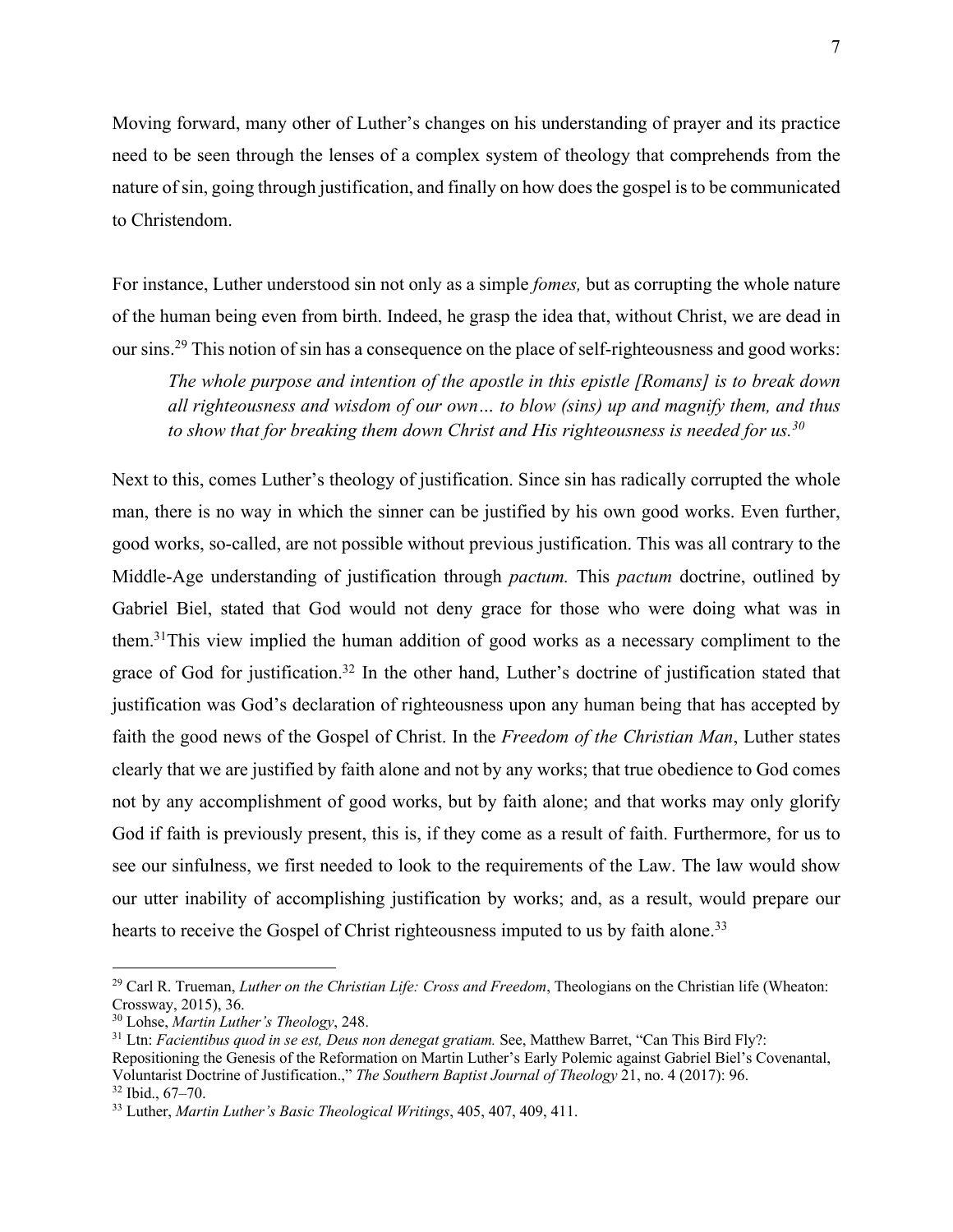This theology of justification, along with this Law-Gospel dialectic, would also shape Luther's prayer practices. For instance, since prayer is not required for salvation, but a response of God's redemptive act in our hearts, we are free from the obligatory hours and mere repetition:

*Prayer in Popedom is mere tongue-threshing; not prayer, but a work of obedience. Thence a confused sea of Horæ Canonicæ, the howling and babbling in cells and monasteries, were they read and sing psalms and collects without any spiritual devotion, understanding neither the words, sentences, nor meaning. […] Though I have done no more but only freed people from that torment, they might well give me thanks for it.34*

We are to be confident in God's promises of attending to our prayers, since they are not founded in our merits.<sup>35</sup> And we are also free to pray led by the Spirit<sup>36</sup> and using Prayer Books as a template, but not in a recitative manner, or at any particular time. <sup>37</sup> This theological insights allow also to move the Ten Commandments to the beginning in an attempt to be consistent with Law-Gospel dialectic:

*Three things a person must know in order to be saved. First, he must know what to do and what to leave undone. Second, when he realizes that he cannot measure up to what he should do or leave undone, he needs to know where to go to find the strength he requires. Third, he must know how to seek and obtain that strength. […] Thus the commandments teach man to recognize his sickness… The Creed will teach and show him where to find the medicine-grace-which will help him to… keep the commandments. The Creed points him to God and his mercy, given and made plain to him in Christ. Finally, the Lord's Prayer teaches all this, namely, through the fulfilment of God's commandments everything will be given to him. In this three are the essentials of the entire Bible.38*

Even when this order is not fulfilled in *A Simple Way to Pray,* we are able to find this same Law-Gospel dialectic early on in this work:

*First, when I feel that I have become cool and joyless in prayer because of other tasks or thoughts … I take my little psalter, hurry to my room, or, if it be the day and hour for it, to the church where a congregation is assembled and, as time permits, I say quietly to myself* 

<sup>35</sup> John Nicholas Lenker, "Fith Sunday After Easter (Rogate) or Prayer Sunday," in *Sermons of Martin Luther. Volume 3: Sermons from Gospel Texts for Pentecost*, vol. III (Grand Rapids, MI: Baker Book House, 1988), 178.

<sup>34</sup> Entry 330 in, Martin Luther, *The Tabletalk of Martin Luther: Luther's Comments on Life, the Church and the Bible.* (Ross-shire, Great Britain: Christian Focus: Christian Heritage (imprint), 2003), 244.

<sup>36</sup> Luther, *Martin Luther's Basic Theological Writings*, 37.

<sup>&</sup>lt;sup>37</sup> In *A Practical Way to Pray*, Luther writes: "[I]f in the midst of such [prayer] the Holy Spirit begins to preach in your heart with rich, enlightening thoughts, honor him by letting go of this written scheme; be still and listen to him who can do better than you can." See, Russell, "Luther, Prayer, and the Reformation," 53.

<sup>38</sup> Luther, "LW. 43: Personal Prayer Book 1522," 13–14.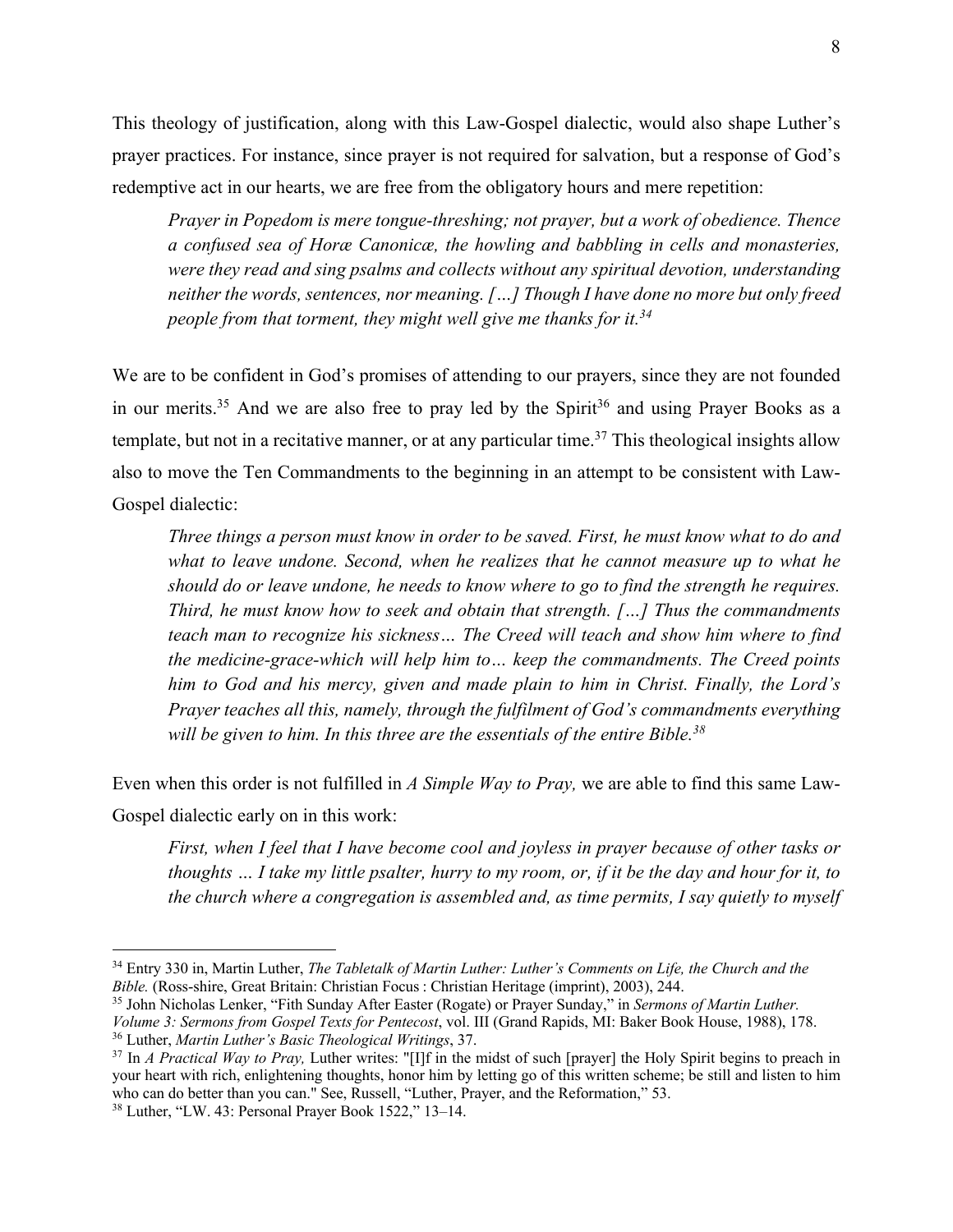*and word-for-word the Ten Commandments, the Creed, and, if I have time, some words of Christ or of Paul, or some psalms, just as a child might do.* 

*[…] When your heart has been warmed by such recitation to yourself [of the Ten Commandments, the words of Christ, etc.] and is intent upon the matter, kneel or stand with your hands folded and your eyes toward heaven and speak or think as briefly as you can:* 

*O Heavenly Father, dear God, I am a poor unworthy sinner. I do not deserve to raise my eyes or hands toward thee or to pray. But because thou hast commanded us all to pray and hast promised to hear us and through thy dear Son Jesus Christ hast taught us both how and what to pray, I come to thee in obedience to thy word, trusting in thy gracious promise. I pray in the name of my Lord Jesus Christ together with all thy saints and Christians on earth as he has taught us: Our Father who art, etc., through the whole prayer, word for word... 39*

Thus, we can see not only a written consistency in the instructions Luther gives to his Barber, but also, we see that the first acknowledgement before the Lord's prayer is his utter unworthiness and dependence upon God even to pray.

Also, as he clearly states from the *Heidelberg Disputation*, since there is no sense in centering one's attention into human actions, but in God's, Luther defends that all those who centers in their own good works do not deserve to be called theologians, because all they seek is their own glory. Thus, he baptizes them as theologians of the glory. In the other hand, thus who are humble and find their confidence in Christ's Cross and in the humility displayed therein, are true theologians: theologians of the Cross.40 This way of thinking is consistent with the simplification of the Creed's division. The twelve-division system was centered in human's actions, even when they were apostles; whereas the threefold division is centered in God's action, and more specifically, in the actions of each person of the Trinity.41

# Final Observations

Whereas Luther's prayer practice stands in radical opposition to that of his former monastic piety in matters such as motivation, freedom, the nature of prayer itself, and the guidelines for praying,

<sup>39</sup> Luther, *Martin Luther's Basic Theological Writings*, 33–34.

<sup>40</sup> Theses 19, 20 and 21 of the *Heidelberg Disputation*. See, Ibid., 15.

<sup>41</sup> See note 42 in, Luther, *The Annotated Luther. Volume 4*, 4:178.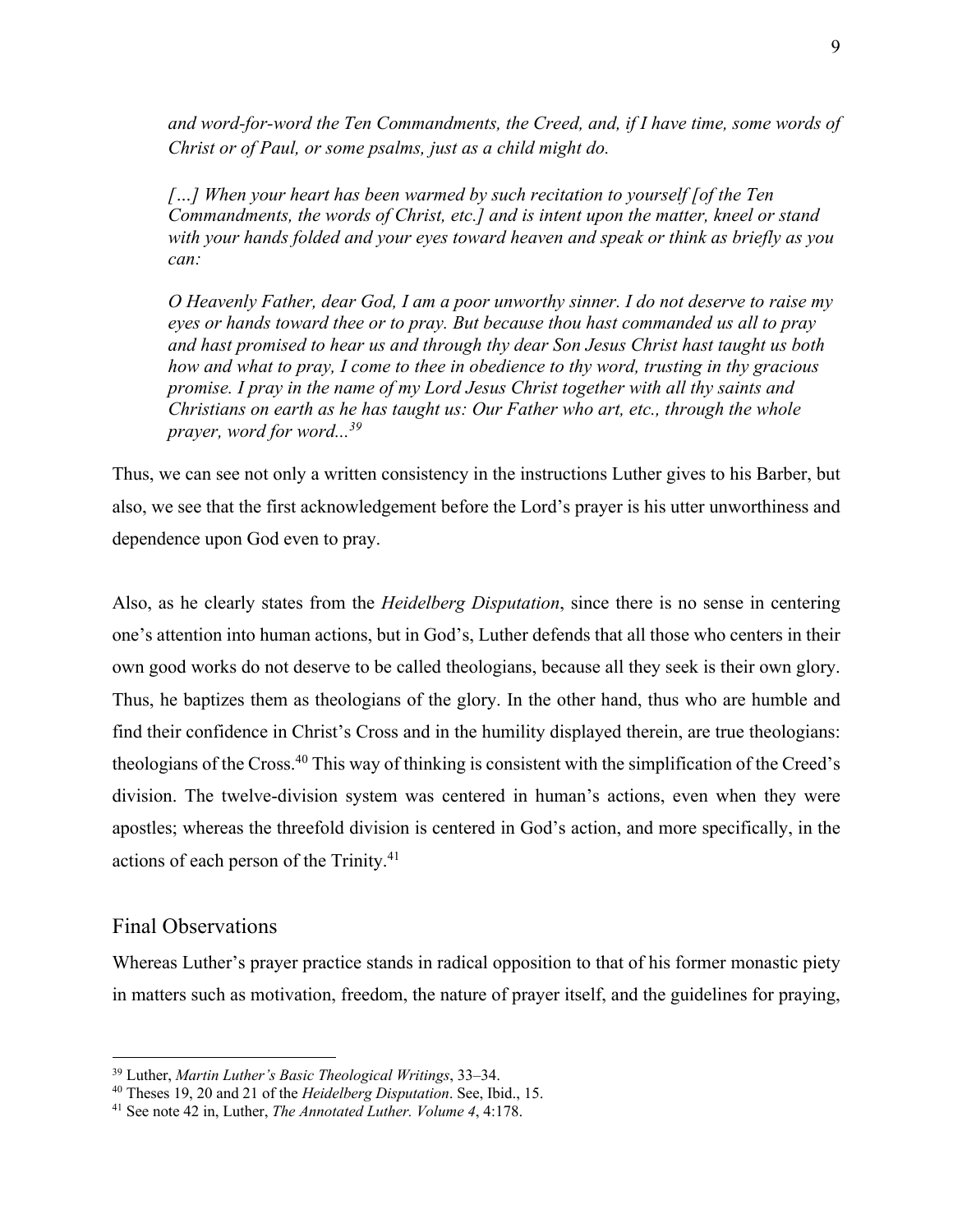we also need to note that he kept some of the monastic tradition such as the use of prayer books (though with modifications), and this catechetical use of prayer for Christendom. However, there is evidence that shows how Luther's theology is consistent with the major changes he introduced in prayer practice. In some cases, this is not only consistent, but we find profound theological statements on justification, grounds for good works, law-gospel dialectic, and Scripture authority hand in hand with prayer teaching. Thus, showing how Luther's prayer practice was not isolated from his doctrine, but that it indeed was his theology at work.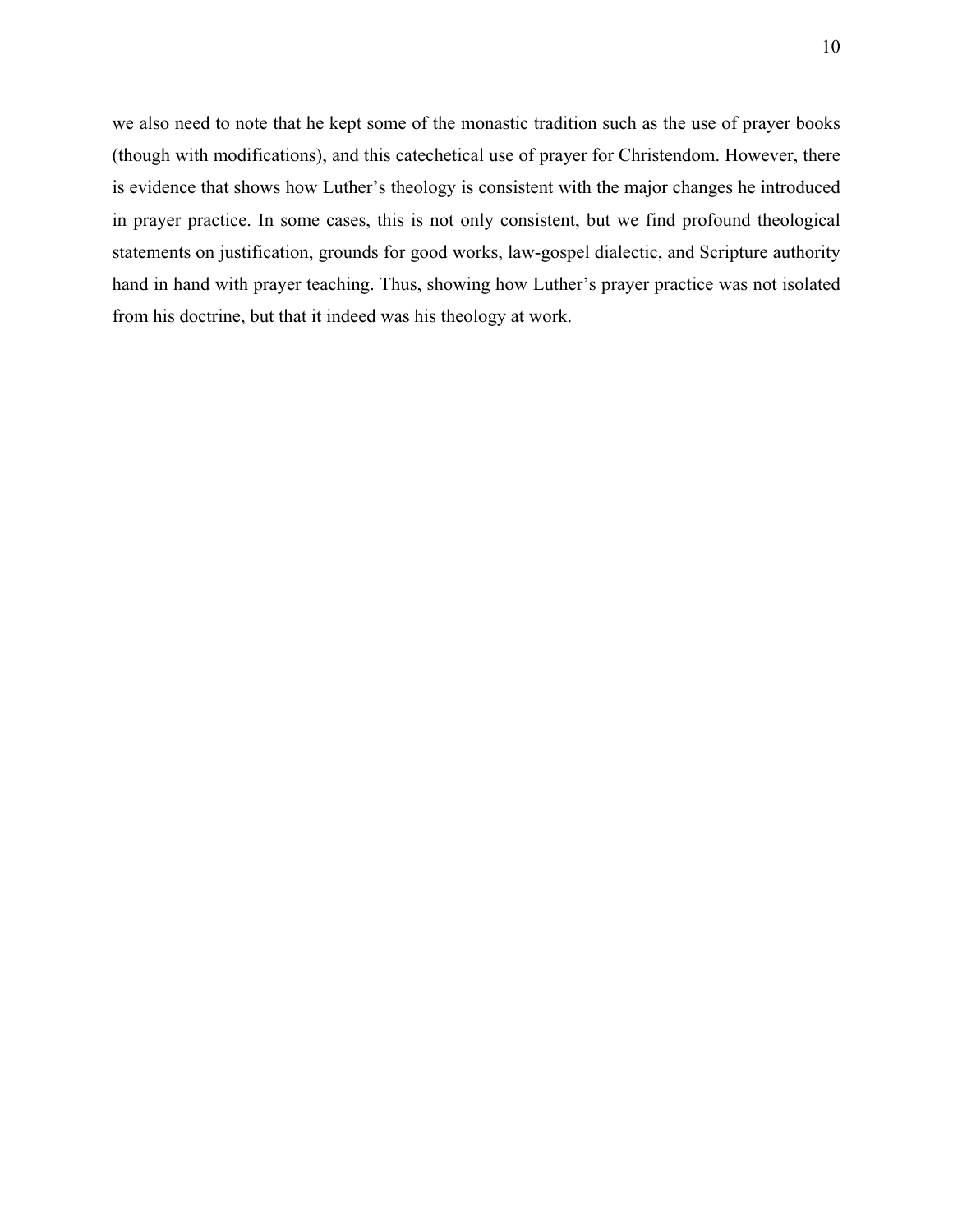Works Cited

- Barret, Matthew. "Can This Bird Fly?: Repositioning the Genesis of the Reformation on Martin Luther's Early Polemic against Gabriel Biel's Covenantal, Voluntarist Doctrine of Justification." *The Southern Baptist Journal of Theology* 21, no. 4 (2017): 61–101.
- Boettner, Loraine. *Roman Catholicism*. Phillipsburg, New Jersey: Presbyterian and Reformed Publishing Company, 1962.
- Haemig, Mary Jane. "Introduction to A Little Prayer Book 1522." In *The Annotated Luther. Volume 4: Pastoral Writings*, 4:253–255. Minneapolis, Minn: Fortress Press, 2016.
- Isaac, Gordon L. *Prayer, Meditation, & Spiritual Trial: Luther's Account of Life in the Spirit*. Peabody, Mass: Hendrickson Publishers, 2017.
- Jungmann, Josef A. *Christian Prayer Through the Centuries*. Edited by Christopher Irvine. 2nd ED. New York: Paulist Press, 2007.
- Lenker, John Nicholas. "Fith Sunday After Easter (Rogate) or Prayer Sunday." In *Sermons of Martin Luther. Volume 3: Sermons from Gospel Texts for Pentecost*. Vol. III. Grand Rapids, MI: Baker Book House, 1988.
- Lohse, Bernhard. *Martin Luther's Theology: It's Historical and Systematic Development*. Reprint. Lanham: Fortress Press, 2011.
- Lombard, Peter. *The Sentences*. Translated by Giulio Silano. Vol. 4. 4 vols. Mediaeval Sources in Translation 42–43, 45. Toronto: Pontifical Institute of Mediaeval Studies, 2007.
- Lund, Erich. "Introduction to A Simple Way to Pray 1535." In *The Annotated Luther. Volume 4: Pastoral Writings*, edited by Mary Jane Haemig, 4:253–255. Minneapolis, Minn: Fortress Press, 2016.
- Luther, Martin. *Martin Luther's Basic Theological Writings*. Edited by Timothy F. Lull and William R. Russell. 3rd Ed. Minneapolis, Minn: Fortress Press, 2012.
	- ———. "Personal Prayer Book 1522." In *Luther's Works. 43: Devotional Writings: 2*, edited by Helmut T. Lehmann. Vol. 43. American ed. Saint Louis, Mo.: Concordia Publ. House, 1968.
- ———. *The Annotated Luther. Volume 4: Pastoral Writings*. Edited by Mary Jane Haemig. Vol. 4. Minneapolis, Minn: Fortress Press, 2016.
	- ———. *The Bondage of the Will*. Translated by James I. Packer. 11. print. Grand Rapids, Mich.: Baker Books, 1999.
- ———. *The Tabletalk of Martin Luther: Luther's Comments on Life, the Church and the Bible.* Rossshire, Great Britain: Christian Focus : Christian Heritage (imprint), 2003.
- Maag, Karin, and John D. Witvliet, eds. *Worship in Medieval and Early Modern Europe: Change and Continuity in Religious Practice*. Notre Dame, Ind: University of Notre Dame Press, 2004.
- Pelikan, Jaroslav. *The Growth of Medieval Theology: 600 - 1300*. Nachdr. Vol. 3. 5 vols. The Christian Tradition: A History of the Development of Doctrine. Chicago, Illinois: Univiversity of Chicago Press, 2004.
- Peters, Greg. *The Story of Monasticism: Retrieving an Ancient Tradition for Contemporary Spirituality*. Grand Rapids, Michigan: Baker Academic, 2015.
- Roper, Lyndal. *Martin Luther: Renegade and Prophet*. First edition. New York: Random House, 2016.
- Russell, William R. "Luther, Prayer, and the Reformation." *Word & World* 22, no. 1 (2002): 49–54.
- Tanner, Norman P., ed. *Decrees of the Ecumenical Councils. Volume One: Nicea I to Lateran V*. Vol. 1. 2 vols. Washington, DC: Sheed & Ward ; Georgetown University Press, 1990.
	- ———, ed. *Decrees of the Ecumenical Councils. Volume Two: Trent to Vatican II*. Vol. 2. 2 vols. Washington, DC: Sheed & Ward ; Georgetown University Press, 1990.